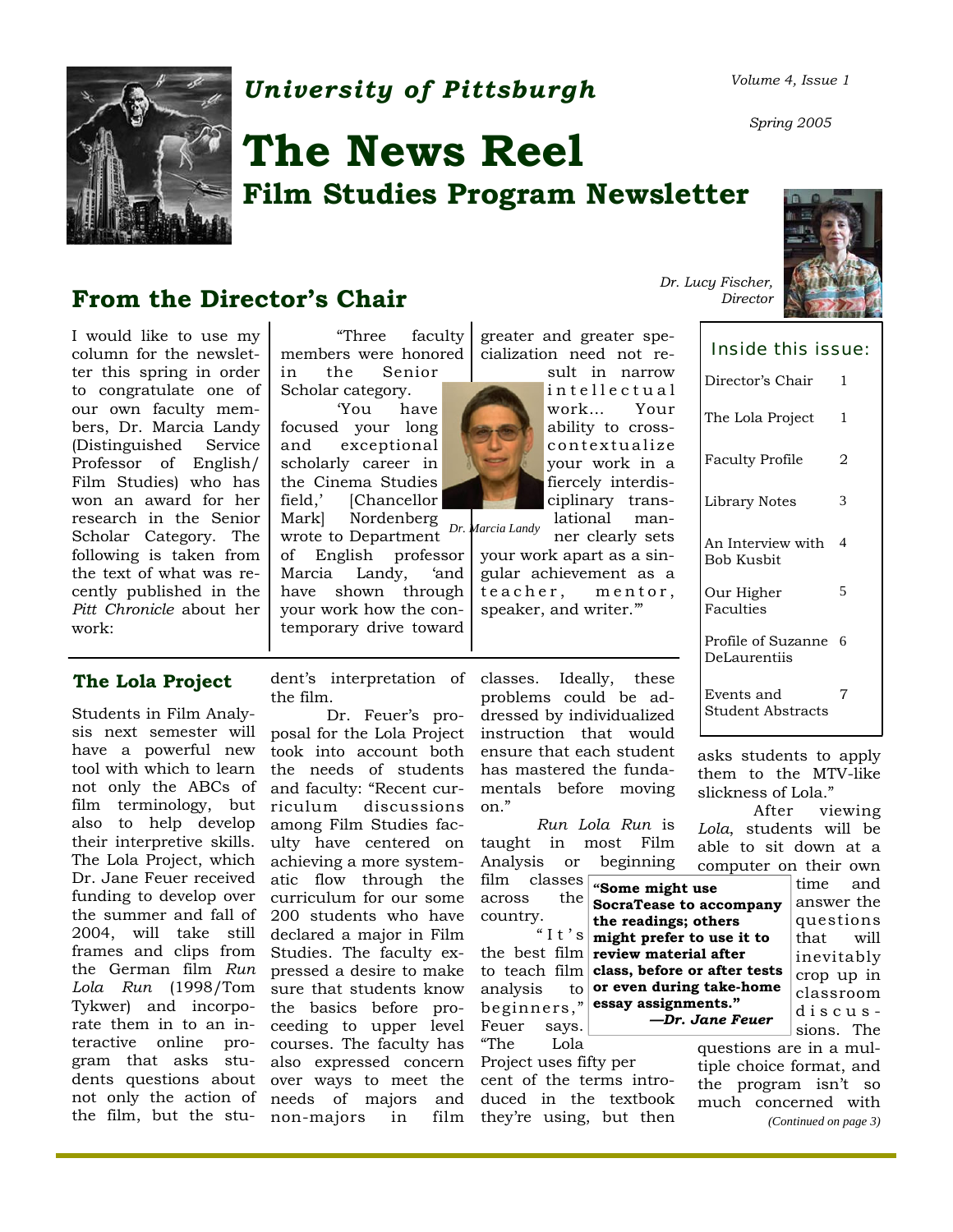### **Faculty Profile**

### **Mark Lynn Anderson** job last year, and here I am." Anderson is finishing revisions

Mark Lynn Anderson, the Film Studies Program's newest faculty member, almost didn't make it to the party being thrown in his honor this past fall. On the way to the location, lost among Pittsburgh's winding, hilly streets, Anderson drove his car off the road while looking at a map. He eventually arrived late and with a newfound appreciation for plotting directions *before* leaving.

 "Being ninety minutes late to a party in your honor is probably not the way to make a good initial impression," he says, "but there's something very 'Hollywood' about having a car wreck on your way to a party."

 Anderson comes to Pitt from the Department of Communication at Florida Atlantic University in Boca Raton, Florida. As an assistant professor there, Anderson came upon the open position in the Film Studies Program and couldn't think of a better place to work.

 "My research and teaching interests matched the department's advertised needs quite well, but that was only a necessary condition," he says. "The film studies program here is undeniably one of the best in the country, and the senior scholars in the program are folks whose research and writing have significantly shaped my own interests in the cinema as an area of scholarly inquiry. When I think about it, I can't imagine a better place for me to work. That's the sufficient condition. But I also grew up in western Maryland, and I have family still living close by; thus, Pittsburgh feels a lot more like home to me than southern Florida. That's the icing on the cake. I applied to only one

job last year, and here I am."

 This spring, Anderson is teaching a section of World Film History and a version of Film Directors. The directors course California Press), and has an article

is on Eric von Stroheim and Josef von Sternberg.

 "While my interest in these two directors is, in part, determined by my interest in fetishism, the course will approach these two directors as a means for investigating the complications *Dr. Mark Lynn Anderson* 

and contradictions of

the early studio system," he says. "No two studio directors challenged and resisted the producer system of industrial production more, while exploiting that system's potential for extravagance."

 He did his PhD work at the University of Rochester and, because the George Eastman House (GEH) is in Rochester, his interests took an archival turn.

 "I became very interested with not only the film collections at GEH, but the paper collections of stills, letters, and films publications as well," Anderson says. "I volunteered at the library there, and I also later worked there as a film programmer for the Dryden Theater, GEH's 520-seat repertory cinema. One of my first jobs at the library was inventorying and measuring their collections of early fan magazines for custommade archival boxes. I spent hours perusing *Photoplay* and *Motion Picture* and my interest in early Hollywood and film audiences was soon secured. This loafing on the job became the foundation of my dissertation research."

ogy entitled *Forming Film Studies,* edited by Lee Grieveson and Haidee Wasson and published by Duke University Press.

to his book, *Twilight of the Idols: Hollywood and Human Sciences in the 1920s* (forthcoming, University of

> forthcoming on the importance of Chicago School sociology in the formation of film studies in the 1920s and 1930s. The piece is entitled "Taking Liberties: The Payne Fund Studies and the Creation of the Media Expert," and it will appear in an anthol-

 "In early June, 2004, I presented a paper entitled "Reforming Authority: The Film Authorship of Dorothy Davenport Reid" at the Women and the Silent Screen Congress in Montreal," he says. "Davenport Reid was a film actress, director, producer, and writer who worked in the industry from 1911 through the end of the studio system in the 1960s. My presentation was on her social problem films of the 1920s. I am just beginning a critical biography of her, tentatively entitled *The Hollywood Life of Dorothy Davenport Reid*.

 In January, Anderson attended the American History Association Conference in Seattle he presented a paper on labor politics and film censorship in New York State during the 1920s entitled "'A Pretty Little Nest of Vipers': Americanization and Organized Labor's Fight Against Motion-Picture Censorship in New York State, 1919-1923."

 "This paper was a continuation of my research on the history of film regulation and censorship," he says. Anderson has developed a course on film censorship, and hopes to find a home for it in Pitt's curriculum.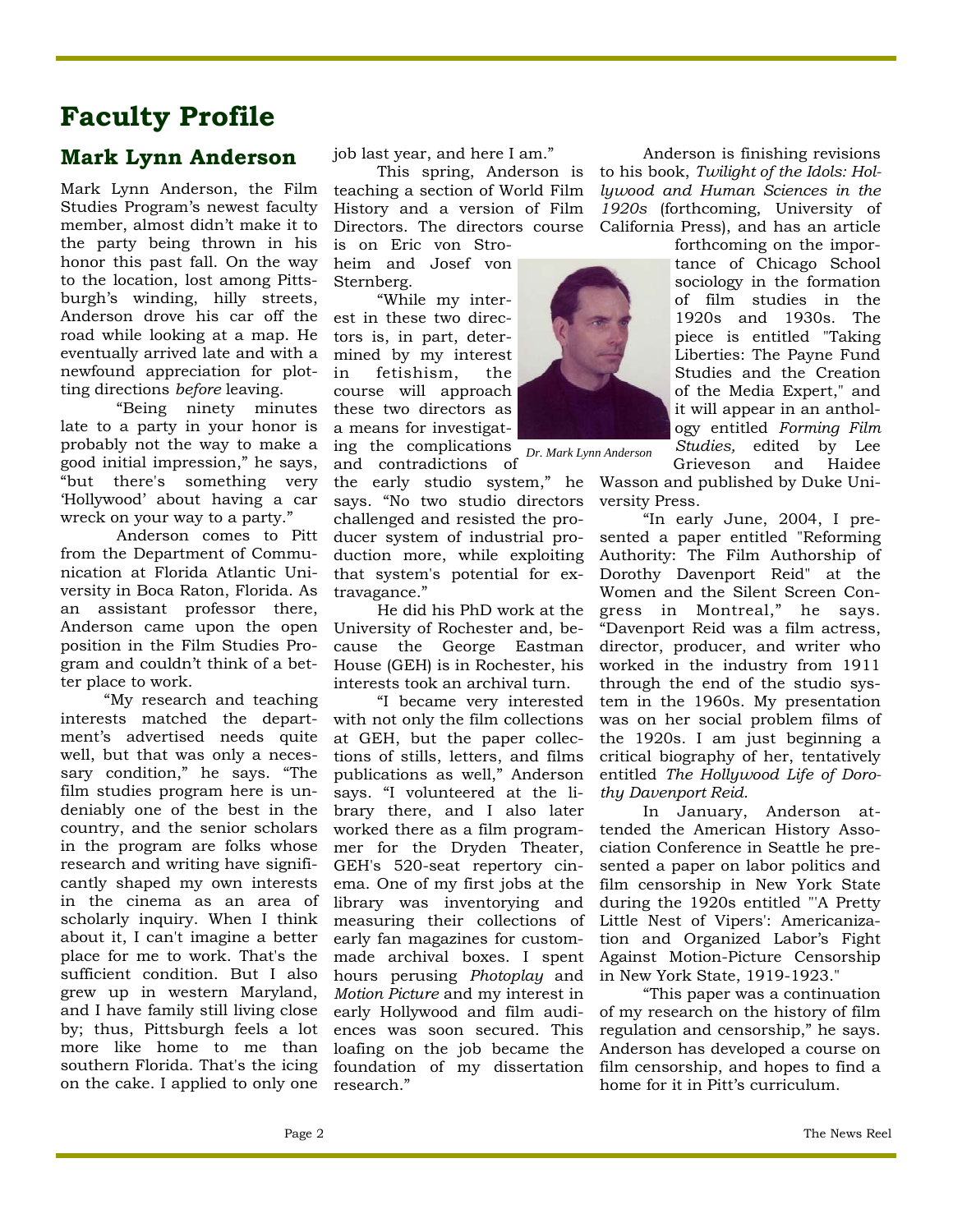### **Library Notes**

#### **By Ann Ronchetti**

Among the publishers expanding their list of titles in film studies in recent years is the London-based firm of I. B. Tauris, an independent publishing house currently among the foremost publishers of titles on the Middle East. In the late 1990s, Tauris began publishing an increasing number of books in international film studies, with a growing concentration on British, Soviet, and Russian film.

 Starting in 2000, Tauris began to publish the *KINOfiles Film Companions* series, which the publisher describes as consisting of "accessible, illustrated paperbacks" that examine "Russian and Soviet films in their historical and aesthetic context, both as major cultural forces in Russian history and Soviet politics and as central to the development of world cinema." This year Tauris is launching *KINOfiles Filmmakers' Companions*, a new series geared toward students and general readers that aims to provide, according to the publisher, "introductions to and analyses of the most important filmmakers to emerge from Russian cinema." Initial volumes will treat filmmakers Nikita Mikhalkov, Alexander Medvedkin, and Kira Muratova, among others.

 Also in the works is a new series that continues Tauris's *British Film Guides* series that it is developing collaboratively with Turner Classic Movies. The *Turner Classic Movies British Film Guides* will examine key British films, placing them in their historical context and reviewing their reception by critics and filmgoers alike.

### **Lola (cont.)**

pushing students to choose the correct answers, but to heighten their overall understanding of the choices made in making the film.

 The program is based on Dr. Gregory Naus' SocraTease pro-

gram in the pathology department of Pitt's medical school, and Feuer acknowledges the technical difficulties she has encountered in formatting this program around film. Developed in response to two well-recognized and often conflicting educational realities: the enor-*Dr. Jane Feuer*  mous advantages of small

group and individual learning and the constant and economically predictable shortage of faculty to mentor this type of learning, SocraTease is a computer-based educational resource for true independent learning. The program was designed to provide broad applicability to a wide range of subject materials, simultaneous presentation to varied target audiences, valid and reliable testing and evaluation, broad availability via local area networks and the Internet, simple maintenance and quality control, and finally reliable and timely mentor-to-student and student to-mentor feedback.

 "This wasn't an easy project," she says. "Getting the clips off the DVD was difficult." Dr. Feuer's proposal explains why SocraTease is a good fit as a supplement to film scholarship:

 "In particular, the program's visual, audio and graphic capabilities lend themselves especially well to Film Studies. Many of the field's foundational concepts such as continuity editing are designed to go unnoticed, and are thus difficult for students to perceive in class, let alone analyze. Use of SocraTease would save much of the class time spent on

basic concepts that constitute film language and syntax; for instance, shot, fade, dissolve, zoom, match cut, jump cut, 180 degree rule. Students learn these concepts at different rates, so an online men-



might employ SocraTease at different times: some might use it to accompany the readings; others might prefer to use it to review material after class, before or after tests or even during take-home essay as-

toring program like SocraTease would be particularly helpful. Students

signments." The book used in conjunction with The Lola Project is Bordwell and Thompson's *Film Art: An Introduction and Film Viewers Guide* (Seventh Edition). Since this text is now available online from McGraw Hill, it will be possible simply to link to relevant sections. "The questions I developed were based on quiz-type questions similar to the ones I currently use to encourage students to complete the reading assignments before

class," says Feuer. The Lola Project was implemented in all Film Analysis classes this spring.

#### **Coming in the next installment of The News Reel**

**\_\_\_\_\_\_\_\_\_\_\_\_\_\_\_\_\_\_\_\_** 

A profile of professor Marcia Landy \*

An interview with screenwriter Ron Nyswaner

\* Faculty and student accomplishments galore!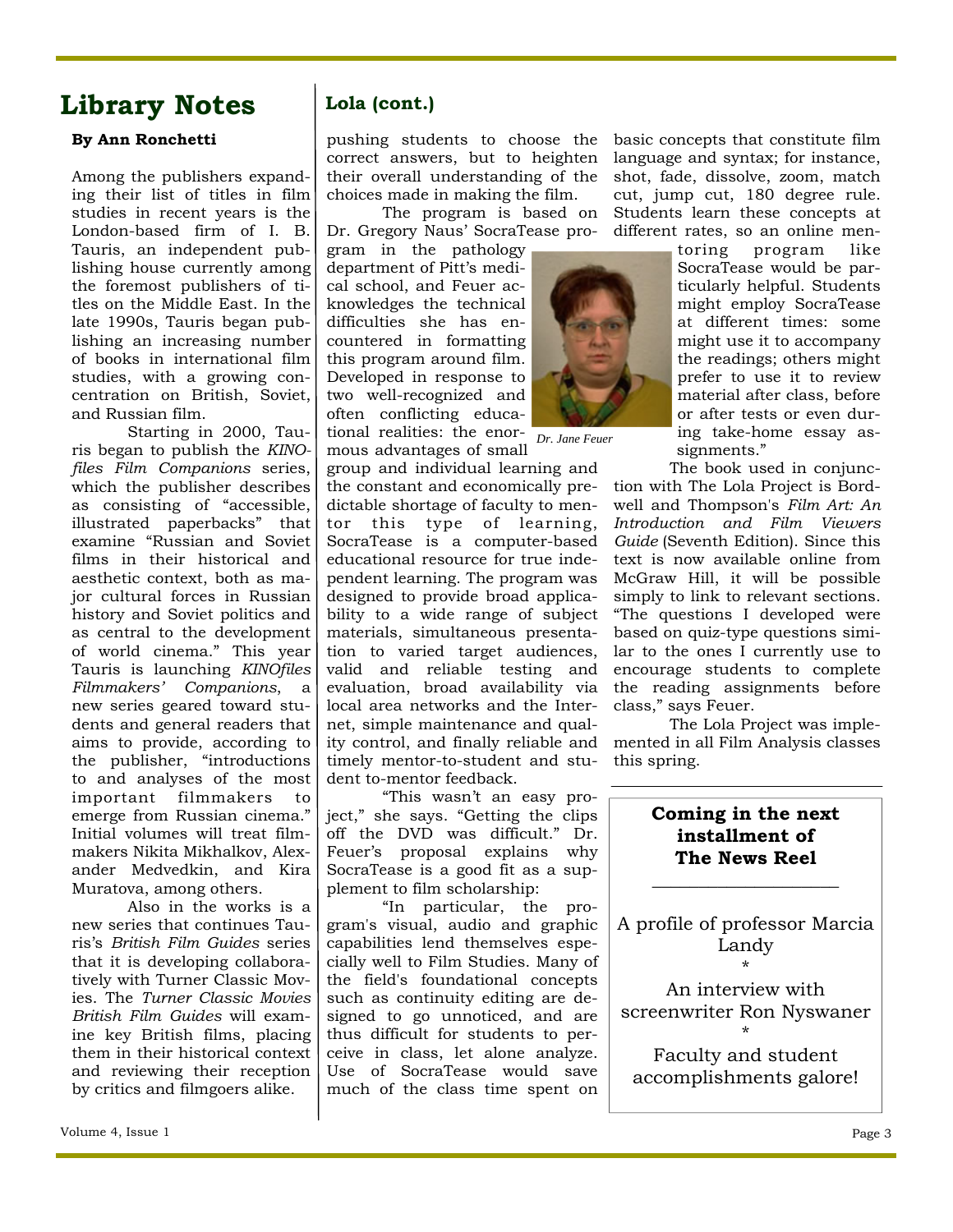### **An Interview with Bob Kusbit**

Born in Pittsburgh, Bob Kusbit cut his teeth on local news programs and programs like *The Gordon Elliot Show*, working his way up the ladder to Senior Vice President at MTV. He's best known for founding One Louder Productions, housed at MTV in New York, which produces shows such as *Boiling Points, Made, Camp Jim,* and *Spring Break*.

 In February 2004, Pitt in Hollywood brought Kusbit to speak to students about his career in the industry and to offer advice to aspiring television producers. Professor Carl Kurlander interviewed him.

**Carl Kurlander:** Tell me a little about how you got into the business.

**Bob Kusbit:** After listening to me, you'll realize that there's absolutely no magic to making it in this business. It's a little bit of guts, taking chances, thinking outside the box, a lot of luck stumbling into the right people. And as you go along, you figure out what works and what doesn't work, and lo and behold, I look back now at twenty years and realize that I survived.

 It's something I never thought I'd get into in the first place. I don't know if a producer knows what a producer does. I have my own company now, One Louder Productions, which is housed at MTV, right in Times Square, but I live here in Pittsburgh. I left my job as Senior Vice President of MTV a few years ago because I like to wrap my arms around the TV shows—create an idea, pitch it.

 This morning, I was on the phone talking about *Made*, about our next eight episodes. The kids are already cast and are in the throes of being pushed around, being pushed by coaches and

screaming at coaches and crying and throwing up and trying to make their goals come true. We talked about where the stories are, and we talked about a marathon on MTV—MTV loves marathons. When we do a marathon, I just sit and pray for rain. Hope and pray for a rainy Saturday or Sunday. Or when Spring Break is on, I pray for snow.

**CK:** Tell us about *Made*.

**BK:** It's basically a life makeover show for kids. I wanted to follow them after their hair was cut, and they had new lives and see how they fair. There's no incubator or test tube better than high school. It's basically a world crammed into a hallway with lockers. You have the jocks on one side and the rednecks and freaks and hip hoppers on the other; and everyone's willing to pick on each other, no matter what, and everyone knows each other so well.

 The idea was to find these kids who have a dream who think that's everything they need and give them the tools to achieve that dream. But I didn't want to give them the dream. We give them the coaching, and they have to have the guts to go after it. In the very first episode, the cheerleader episode, my bosses said to me, "What happens if Diana doesn't make the cheerleading squad?" And I knew that she would have learned a lot about herself and even if she didn't make it, she learned that you couldn't just put on a cheerleading outfit and be a different person. It doesn't mean you have different friends and doesn't mean people treat you differently.

**CK:** How do you cast and how do you shape a story?

BK: *Made* took shape as we were doing it. We had no idea the kids would narrate their stories, and the graphics just took shape. These kids just have so much to say and everyone around them has so much to say. If we were doing a story about adults, we'd never get neighbors to say, "He's a dork." The story just really tells itself. But at the same time we compare it to movies. We sit down and say, "This is our Rudy." Is there a love interest? What if they want to quit? We try to weave it together like a movie. There are five acts and each act needs tension and movement. At the end of the first act, it has to look like they don't have a chance to make it, and at the end of the second act maybe he does have a chance.

**CK:**What makes good casting?

**BK:** It's has to be someone that you root for or that you really root against. You want someone at the beginning who looks like they're not going to achieve his goal. If you get someone who's going to make it in the beginning, it's not good television. We get kids who are great characters and are highly watchable. They're optimistic and willing to go through anything to achieve a goal. Then you look for a coach who's really going to add something to the mix, someone who's the opposite of the kid. It's like casting the lead actor and then the supporting cast.

**CK:** What does an executive do at MTV?

**BK:** The beauty of working at MTV is that you have to think like an 18-year-old your entire week, which can get you into trouble on the weekends. You'd like to be- *(Continued on page 6)*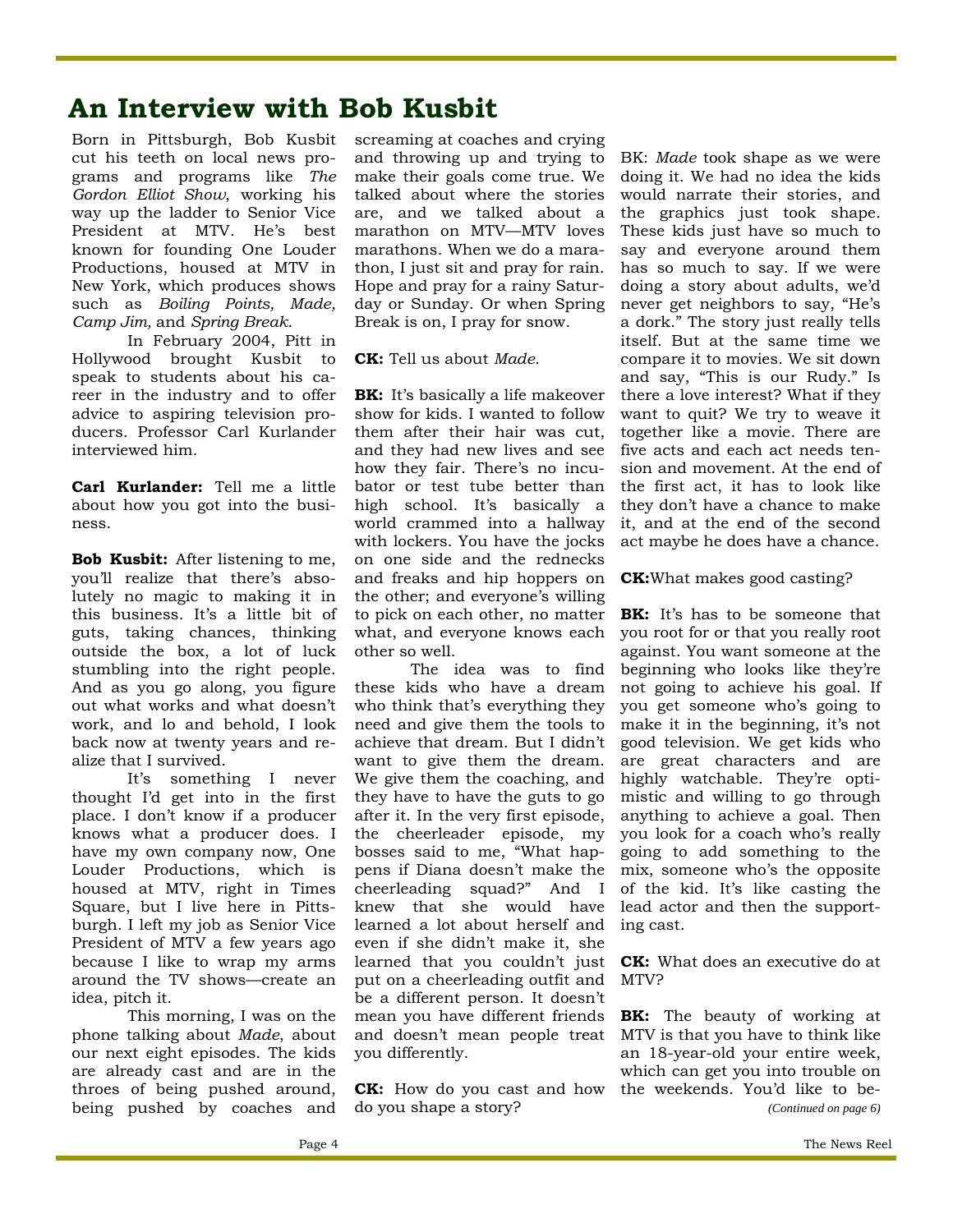## **Our Higher Faculties**

*accomplishments.* 

**Carl Kurlander's** "The Steeltown Entertainment Summit," a onehour television special which he produced with WQED Multimedia was nominated this fall for a Mid-Atlantic Emmy. In June 2004, Kurlander was named one of Pittsburgh's Top 50 Cultural Forces by the *Pittsburgh Post-Gazette*. He was cited for his involvement in helping to link Pittsburgh and its successful film and television expatriates in order to foster a thriving entertainment industry here. He was also involved in a losing battle in trying to bring the latest George Romero *Dead* movie to shoot in Pittsburgh; it is now shooting in Canada. Kurlander is also teaching a Topics in Film course next spring about Pittsburgh and Film that will look at film related to this city from the early roots of the first Nickelodeon to filmmakers who have been inspired by the city. Finally, he was part of a panel discussion, "From Pittsburgh to Hollywood" at 412: The Pittsburgh Creative Nonfiction Festival along with Pitt alum and screenwriter Dennis Palumbo (*My Favorite Year*, 1982) who is now a therapist to screenwriters and author of *Writing from the Inside Out* (Wiley).

**Lucy Fischer** presented a paper entitled "Beyond Adaptation: The Case of the Filmmaker/Writer" at the meeting of the Modern Language Association in Philadelphia in December. She also published a review of Pavel Lungin's *Tycoon* in the on-line journal *KinoKultura #7.* In November, she led a discussion session of David O. Russell's film *Flirting with Disaster* at the Oaks Cinema. She is cur-

These faculty members have rently giving a new graduate *shared some of their most recent*  course on American Cinema in the Jazz Age, which concerns film in the 1920s. In February she gave an invited talk at the University of Pennsylvania entitled "The Shock of the New: Electrification, Urbanization, Illumination and the Cinema." She will deliver the same talk at Pitt for a March session of the Pittsburgh Film Colloquium. In late March, she will travel to London to present a paper to the Society for Cinema and Media Studies.

> **Xinmin Liu** recently published "Play and Being Playful: The Quotidian in Cinematic Remembrance of the Mao Era" in *Asian Cinema* (spring/summer 2004, p. 73-89).

**Adam Lowenstein** had two pieces published in *KinoKultura #6*  (October 2004): a review of Valerii Todorovsky's *My Stepbrother Frankenstein* (2004) and "David Cronenberg and the 'Face' of National Authorship." The latter was a contribution to a roundtable session of the Pittsburgh Film Colloquium on national cinema last year that also featured Marcia Landy and Nancy Condee (both of their pieces are included in this *KinoKultura* issue as well—see www.kinokultura.com). Lowenstein is also serving this year as chair of the Student Writing Award Committee for the Society for Cinema and Media Studies. He taught two upper-level undergraduate courses during the fall 2004 semester—Advanced Seminar in Film Studies: Theories of Genre and Spectatorship, and Hitchcock's Films: Cinema in Suspense. Lowenstein also participated as a discussion leader at the Oaks Theater in Oakmont for their screening of David O. Russell's *Three Kings* (1999) and *Soldier's Pay* (2004).

**Phil Watts'** article "Roland Barthes' Cold War Cinema" is coming out in the journal *Sub-Stance* in this spring. In 2004, Watts gave six lectures: "Paris, Hollywood and France's Memories of World War II" at Washington College (Nov. 2004); "Cinematic Realism and the Rhetoric of Proof" at Conseil International d' Etudes francophones, Université de Liège, Belgium (June, 2004); "France's Far West 1950-1970" at Contemporary French and Francophone Studies, Florida State University (April 2004); "Preparing For and Landing a Job" at the Ninth Annual Preparing Future Faculty Conference, Indiana University (February 2004); and "Jacques Rivette's Classical Illusion" at the 29th Annual Conference on Literature and Film, Florida State University (January 2004).

#### **Student Accomplishments**

**Matthew Teichman** (doctoral student and teaching assistant in English) has an article, "Prelude to the Philosophy of Hollis Frampton," in *Film-Philosophy*, online at www.film-philosophy.com.

**Daniel Wild** (doctoral student and part-time instructor in English) assisted in the research for the republication of Siegfried Kracauer's works on film in "Inka Mülder-Bach*,"* ed. *Siegfried Kracauer Werke: Kleine Schriften zum Film*, Frankfurt: Suhrkamp Verlag, 2004. He was invited to deliver a lecture on "Imagining and Imaging Berlin" for the German Academic Exchange Service (DAAD) Conference "Thinking Berlin: Global Cities, German Topographies, Agitated Times" at Cornell University in October 2004.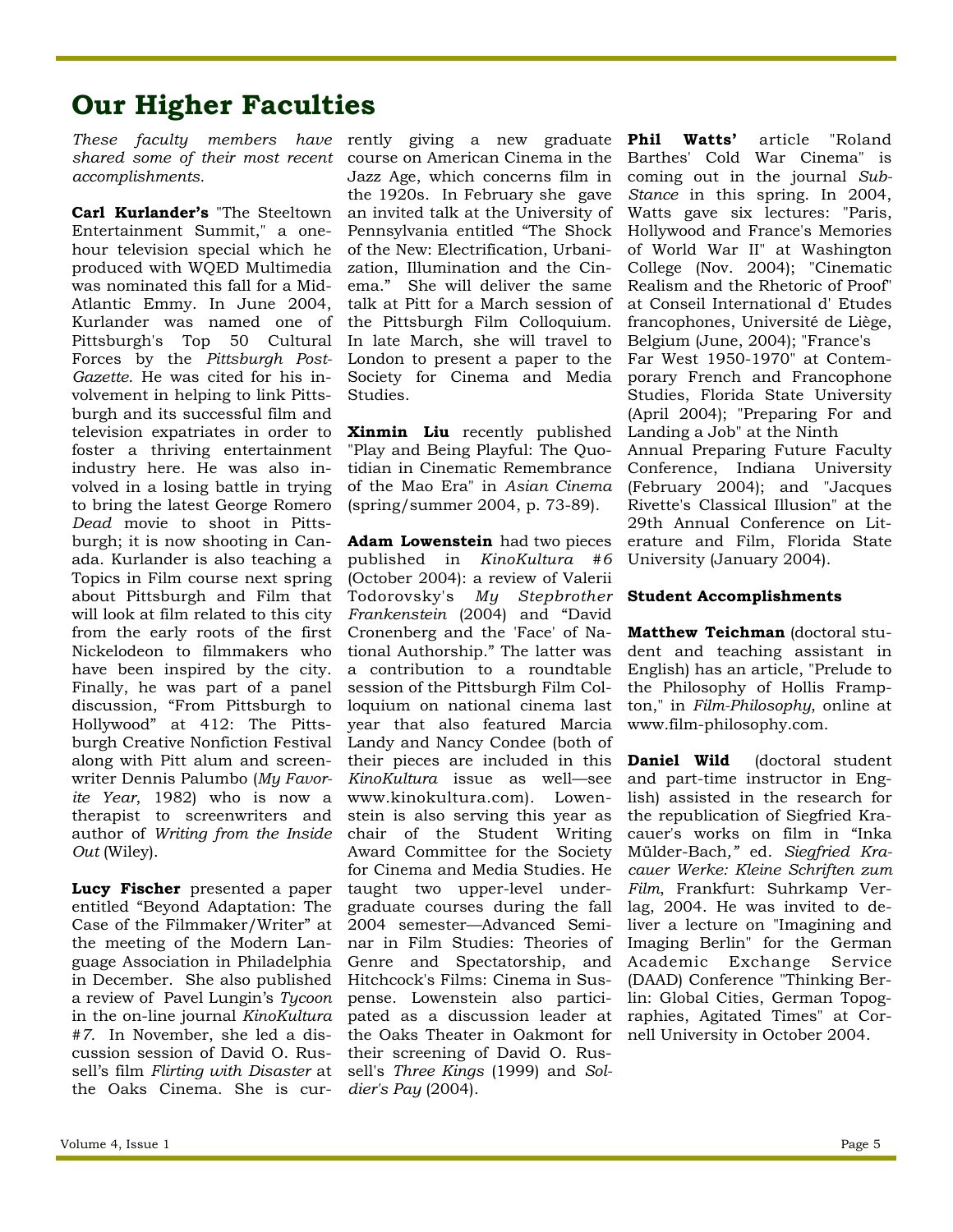### **Suzanne DeLaurentiis**

10<sup>th</sup> and Wolf Executive Producer didn't have in mind from the begin-Suzanne DeLaurentiis recently to ning of development. "The first acwhat you've done."

 DeLaurentiis took time drama, filmed in Pittsburgh last fall, to speak about breaking into Hollywood, packaging yourself as a writer, filmmaker, or producer, and getting your work seen. The talk was co-sponsored by the Film Studies Program and Pitt in Holly-out of dedicated people." wood.

her specialty: "I had them financed and good people, she advised stuplained why it was important that, it also lets an investor know that though her work covers the gamut you're not in charge of every asof film genre and her production pect*.* No one can do everything." value has been upped from the slasher movies she made in the hand to show them, too," she con-Pine Barrens, it's still extremely tinued. "A short will do, even if its important to her to keep her financing private. Her work includes *While You Were Waiting* (2002, **Kusbit (cont.)** producer), *Adjustments* (2001, producer), *A Month of Sundays* (2001, producer), *Out of the Black* (2001, producer), *The Vegas Connection*, (1999, producer), *Pocket Ninjas* (1997, associate producer), *Mutant Man* (1996, producer), *Mannequin: On the Move* (1991, associate producer), and *Rocky V* (1990, associate producer).

 "It's important to tell financers who else is coming to the party," she quipped. "Get a name, any name, attached to your project, and that name will bring in more names." *10th and Wolf* features an ensemble cast including Giovanni Ribisi and Tommy Lee, a

"Scripts are a dime a dozen," said combination DeLaurentiis said she a group of Pitt Film Studies stu-tor attached to the script was dents and faculty. "I don't care Johnny Depp. He eventually what your resume is; it's about backed out, and I don't really know how Tommy Lee got interested."

away from the set of the mafia importance of getting a good cast DeLaurentiis stressed the for a student film project, saying that it isn't always the quality of the acting that will make the film work; sometimes it's enough that they show up every day on time. "You can pull great performances

 Early in DeLaurentiis' ca-DeLaurentiis. After 25 years in the reer she made karate and horror industry, she's still working with films in New Jersey, her home many of her original crew. Calling state. Creatively raising funds is them hard workers, fast learners, by landscape owners and dump dents to get a team together to truck companies." She told stu-make a film—editor, producer, dents about how *Rocky* was fi-etc.—before going to investors. "It nanced through a dentist, and ex-not only makes you seem legit, but Dedication is important to

> "Have something in your *(Continued on page 7)*

lieve that it's just two guys in an office with loud music saying,

"Dude, that would make a great show!" But really, there's a huge research department who keep in touch with kids every day. I know what people are watching

**CK:** How did you shape the network?

**BK:** I got to MTV when they were building the Times Square studio, and the idea was to build a new audience and to really try to create a buzz about MTV again. After the grunge era, MTV's ratings were really down, and there wasn't anything musically coming onto the scene just then. In my first week, my boss came to me and said, "You're going to fire all the VJs tomorrow." So I fired Simon Rex and other people I didn't know. And then I had to hire all new people. It's all luck; Carson Daily was luck. We launched the live studio, and for about a year nothing worked. First there was *MTV Live*, and that wasn't consistent. And then I did *Spring Break* and brought on Jerry Springer. It was this weird mix. The ratings took off. And then the pop music thing hit. And then *TRL* took off.

**CK:** How do you figure out how to mix music and videos and programs?

**BK:** It's all about you, and the people you watch. If you want *Headbanger's Ball*, we'll bring it back. But if there are no ratings, well, what are you going to do? You take a chance on things, and you put them on television. If nobody watches, they're going to go away. Straight video hours don't get ratings.

**CK:** Did you watch MTV a lot before you worked for it?

**BK:** I'd like to say I did, but I really didn't watch. I played in a cheesy rock band like everyone else in college—there's a picture of me somewhere with a guitar strapped around my neck. I didn't know what I was going to do in college, but I stumbled into this dorm room one day and these guys were taking pictures of piles of beer cans and I said, "What major is this?" And they said, "Communications." I ran across campus that day and talked to my guidance counselor immediately.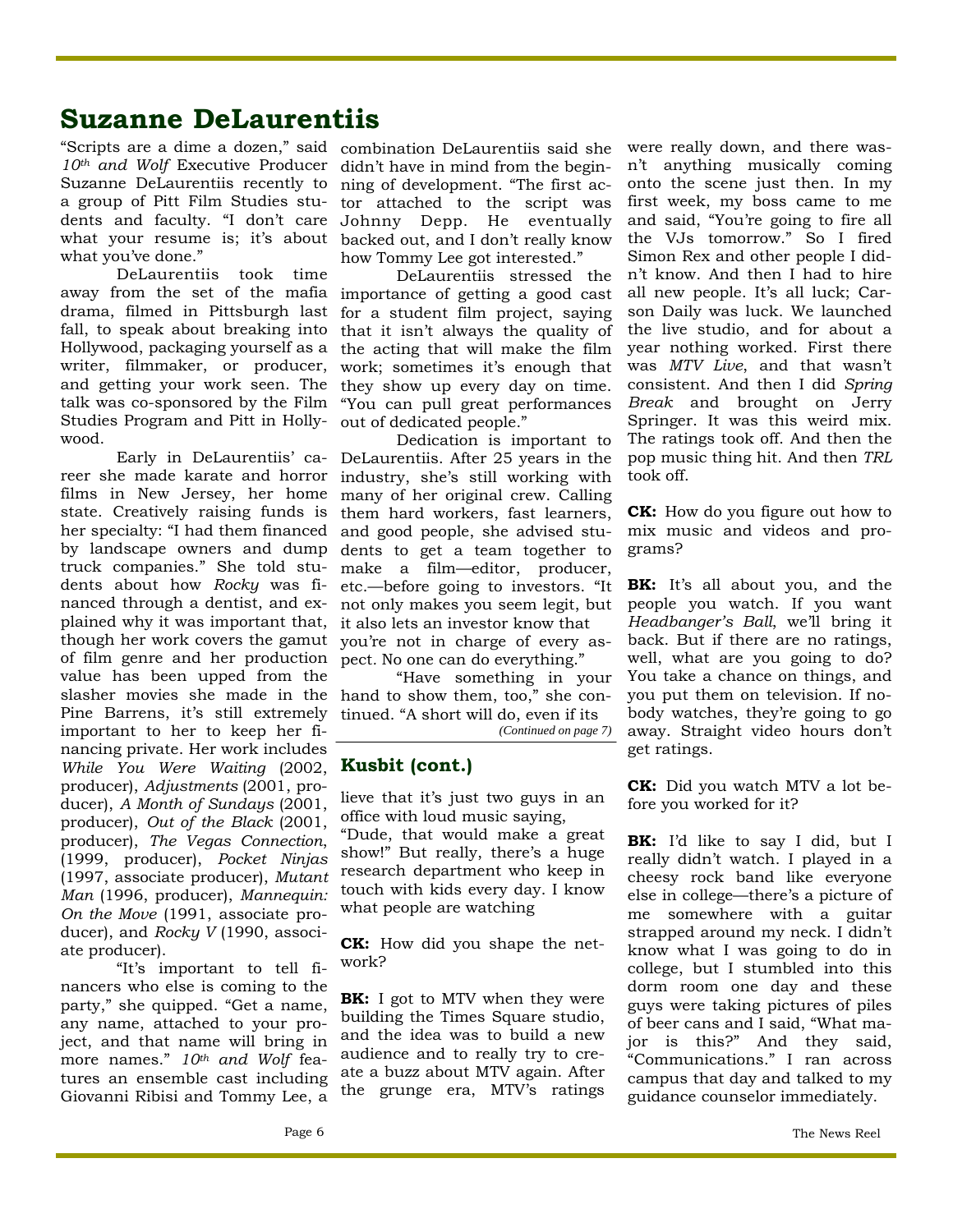#### **Upcoming Events: 2005**

#### **March 22**

Lucy Fischer spoke at the Pittsburgh Film Colloquium *Info: pitt.edu/~ppc* 

#### **March 31—April 17**

12th Annual Jewish/Israeli Film Festival *Info: pjiff.net*

#### **April 5**

Screenwriter Ron Nyswaner will speak to students *Info: pittinhollywood.com* 

#### **April 14**

Professor John Belton will speak to students *Info: pitt.edu/~filmst* 

#### **April 14—16**

Chinese Film Festival *Info: pitt.edu/~filmst* 

#### **April 15**

Leah Loyd will screen and speak about her film "At Highest Risk" *Info: pitt.edu/~filmst* 

#### **Cinema News**

#### *Newly Released to DVD and VHS*

- *The Motorcycle Diaries*
- *Saw*
- *Tae Guk Gi: The Brotherhood of War*
- *I Heart Huckabees*
- *My Architect*
- *Around the Bend*
- *Heat: Special Edition*  • *Cowboys & Angels*
- *P.S.*
- 
- *The Fresh Prince of Bel-Air: The Complete First Season*
- *The Grudge*
- *Bright Young Things*
- *Miami Vice: Season One*

#### **2004 Abstracts of Award-Winning Student Papers**

#### **Graduate Award: Charles Warner \$500 TItle**

Though the cross-cultural remake occupies a site of extreme tension in debates on national cinema, filmmakers have begun to explore its potential as a progressive mode of film practice. One such example is *The Good Thief* (2003), Neil Jordan's refashioning of Jean-Pierre Melville's *Bob le flambeur* (1954), itself a cross-cultural emulation of American crime cinema.

Instead of supplanting or ironizing its source text (maneuvers common to Hollywood remakes of foreign cinema), Jordan's film delivers an autocritique of remaking by weaving together a complex maze of facsimiles and transfigurations. Images, characters, and plot structures are doubled relentlessly, and the film even highlights reproducibility issues between separate exhibition technologies with its quick, transitional freeze-frames that stylistically mimic (and metaphorize) DVD dual-layer changeovers (unsettling pauses that occur when the disc shifts between layers of data storage).

Aesthetics aside, the film's multiethnic, international cast counters the homogenizing tendencies of U.S. transcultural makeovers. In short, if Hollywood uses the remake as an instrument for cultural and economic imperialism, then *The Good Thief* emerges as a metacritical response from a polycentric viewpoint.

#### **Undergraduate Award: Jessica Fike \$125**

#### **Sorry to Burst Your Bubble: Illusion in the Cinema of Attractions and 3-D Film**

This paper applies Tom Gunning's concept of the "aesthetics of astonishment" to Arch Oboler's 3-D film *The Bubble* (1966). The paper dem-

onstrates how 3-D films compare to and contrast from the cinema of attractions that appeared in the period from 1895 to around 1904. The paper observes the publicity phases and exhibition phases of these two forms of cinema and questions what is at stake with regards to the illusion/s created by the cinema of attractions and 3-D film.

#### **Undergraduate Award: Claire Litton \$125 Title**

A Diaspora usually develops its own identification separate from the original land of residence. A diasporic imaginary is a particular image of the homeland that represents diasporic residents as how they would like to be. In many cases, this imaginary is positive, reflecting a glamorized view of the mother country that is often arrested developmentally at the point when diasporic residents left. In the case of Deepa Mehta's *Fire* (1996), the imaginary is negative and allows Mehta the opportunity to support the very image of "home" she claims to be reviling.

#### **DeLaurentiis (cont.)**

tone doesn't match your script. When we in the industry can watch something, we can get into it. It makes it real to us."

 She also advised students to get their work into film festival circuits, even if it's your first short. There's money to be made from selling a short film to an independent production company; Quentin Tarantino often cruises festivals looking for shorts to buy. "They may want to develop it into something bigger, or nothing may ever come of the sale, but at least you have money in your pocket to finance the next one. When it comes to Hollywood, It's not what you have, how you do it, or what you do. It's about getting it done."